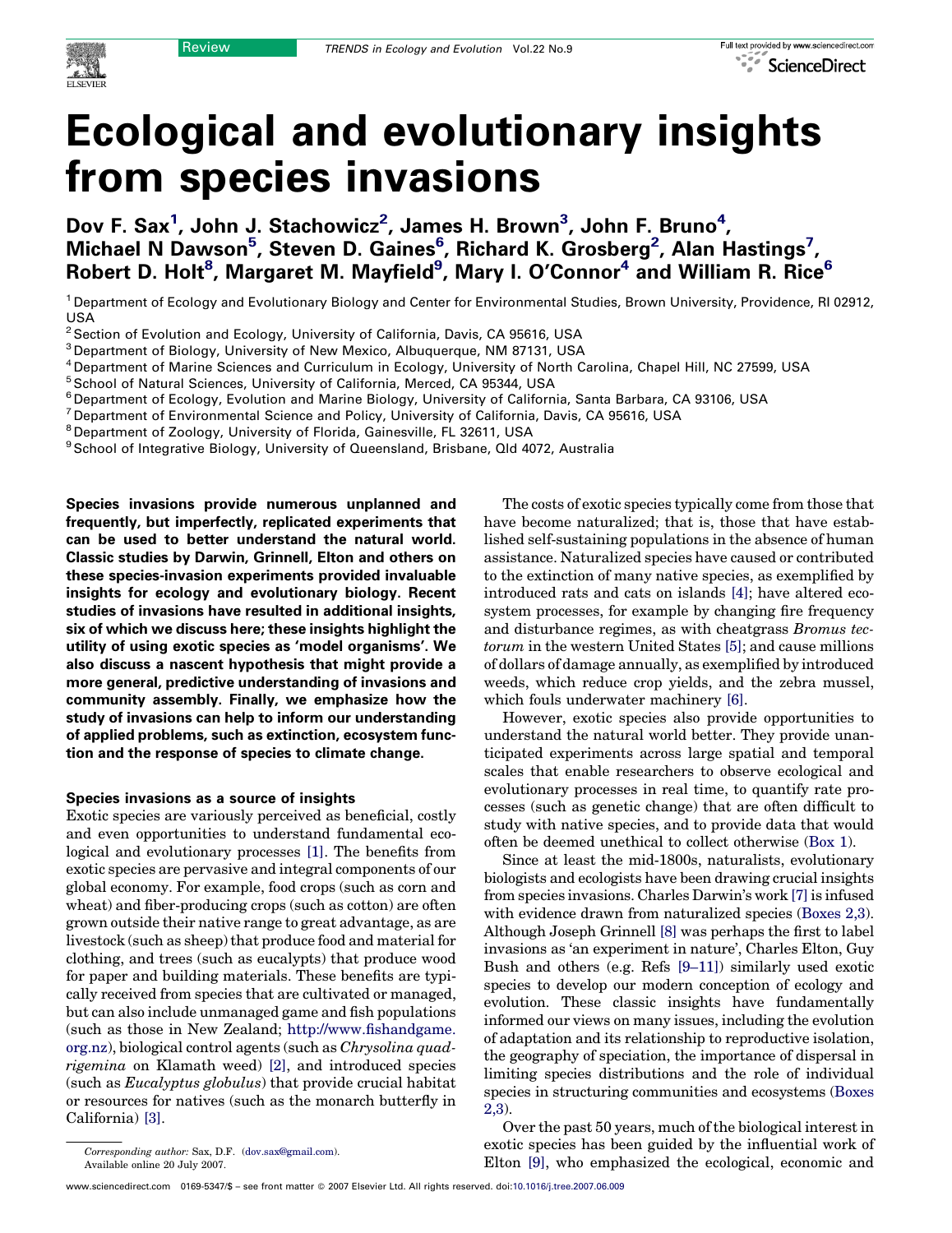### <span id="page-1-0"></span>Box 1. Why invasions are useful for basic research

Although species invasions are a major focus of applied research in ecology and conservation biology, they are also useful for addressing a range of basic research questions in ecology, evolutionary biology and biogeography. The reasons for this are fourfold.

First, species invasions provide unplanned experiments across large spatial and temporal scales, ones that are often approximately replicated across continents and whole islands. This is in direct contrast to most planned manipulative experiments, which are generally performed over short periods of time (i.e. less than a few years) and at small spatial scales (i.e. a few square meters in dimension). Unplanned experiments can provide unique data that are complementary to planned experiments. For example, invasions of oceanic islands by plants, vertebrates, invertebrates and other taxa have provided massive species addition experiments that enable tests of island biogeography theory and concepts of community saturation at spatial and temporal scales that are inaccessible by traditional planned experimental approaches [\[27\].](#page-6-0)

Second, species invasions enable one to observe ecological and evolutionary processes in real time. For example, character displacement between trophically similar native species might be assumed from morphological differences, leading one to infer the 'ghost of competition past' sensu Connell [\[62\]](#page-6-0). By contrast, during or after a species invasion the transient dynamics of character displacement can be observed instead of inferred.

Third, species invasions enable the rates of processes to be examined that would often be difficult to study with native species. For example, the rate of processes such as genetic change and range expansion can be studied with invasions because of known benchmark dates (e.g. the precise year in which a species was introduced to a particular location).

Fourth, species invasions provide data that would often be deemed unethical to collect in a planned experiment. Massive species addition experiments across whole islands and continents, the introduction of pathogens and similar unplanned experiments would be considered by many unethical to perform intentionally and, therefore, would (or should) be forbidden as planned experiments.

conservation challenges resulting from species invasions. A notable exception is Baker and Stebbins' edited volume [\[10\]](#page-5-0), which drew insights from exotics into basic research questions. More recently, the study of exotic species to address basic research questions in ecology and evolution has reemerged in several books [\[12–14\]](#page-5-0) and numerous research papers [\[15–18\].](#page-5-0) Here, we review some of the major conceptual insights emerging from this recent work, highlighting the value of exotic species as 'model organisms' for studying both basic and applied issues. We focus primarily on insights that supersede the study of invasion per se, to demonstrate general insights that the study of invasion has provided to our understanding of adaptation, extinction, species saturation, the impacts of climate change and other topics. We also describe a nascent hypothesis that might provide a more general, predictive understanding of invasions and community assembly.

## Emerging insights

Here, we consider six insights in ecology and evolutionary biology that are emerging largely from the study of species invasions. The areas selected for discussion are not intended to be exhaustive, but instead illustrative, of the approach of using species invasions to understand patterns and processes other than invasions. In some cases, these findings counter and challenge older bodies of theory, whereas, in other cases, they provide empirical support for long-held, but poorly tested views.

## Box 2. Insights derived from the study of species invasions

### Classic insights

- Species are not optimally adapted for their environment.
- Changes in geographical range can occur quickly.
- Species are generally limited in their distribution by dispersal.
- Speciation can occur sympatrically.
- Reproductive isolation can take millions of years.
- Individual plant species can transform ecosystems. See [Box 3](#page-2-0) for further details.

#### Emerging insights

- Ecological systems rarely show evidence of being saturated with species.
- Competition, unlike predation, seldom causes global extinction.
- Community assembly often occurs by ecological sorting or 'fitting'.
- Adaptive genetic change can occur rapidly.
- Severe population bottlenecks do not preclude rapid adaptation.
- Climate envelope approaches for predicting spread and ultimate distributions might be inadequate for many species.

#### An emerging hypothesis

- Variation in patterns of specialization in predators and mutualists influence invasibility of communities.

There is little consensus on a definition of 'exotic species' (reviewed in Ref. [\[19\]\)](#page-6-0); nevertheless, there is general agreement on the status of most species with known histories of invasion. Here, we classify species as exotic or native according to their descriptions in the primary literature. These accounts generally define a species as exotic to a place if it has been introduced or has otherwise become established there because of human activities. We focus on exotic species in well-studied groups (plants, vertebrates, and marine invertebrates) that have become established during the past few hundred years.

# Ecological systems rarely show evidence of being saturated with species

Traditional views of ecological communities often rest on the assumption that they are 'full' or saturated with species, i.e. that additional species cannot be added to an ecological community without the loss of existing ones [\[20\].](#page-6-0) Some of the best support for this hypothesis comes from recent work on space-limited taxa (such as invertebrates in the intertidal zone) at the spatial scale of  $0.25 \text{ m}^2$  [\[21\]](#page-6-0) and from studies of grassland plants at scales of less than  $1 \text{ m}^2$ ; the grassland studies show that species-rich plots are more difficult to invade than species-poor ones (reviewed in Ref. [\[22\]](#page-6-0)). However, three principal bodies of evidence challenge the generality of species saturation across communities, taxonomic groups and spatial scales.

First, analyses of the relationship between species richness at local and regional spatial scales suggest that many communities are not saturated, or at least only partially so [\[23\],](#page-6-0) and that saturation, where present, should be expected only at small scales, for example at less than  $1 \text{ m}^2$ [\[21,22\].](#page-6-0) Second, species addition and biotic resistance experiments performed at local scales (generally less than  $1 \text{ m}^2$ ) indicate that even species-rich plots that aremore difficult to invade can, nevertheless, still be invaded; further, the net consequence of these invasions is generally an increase in total species richness [\[24,25\]](#page-6-0). Third, quantitative studies of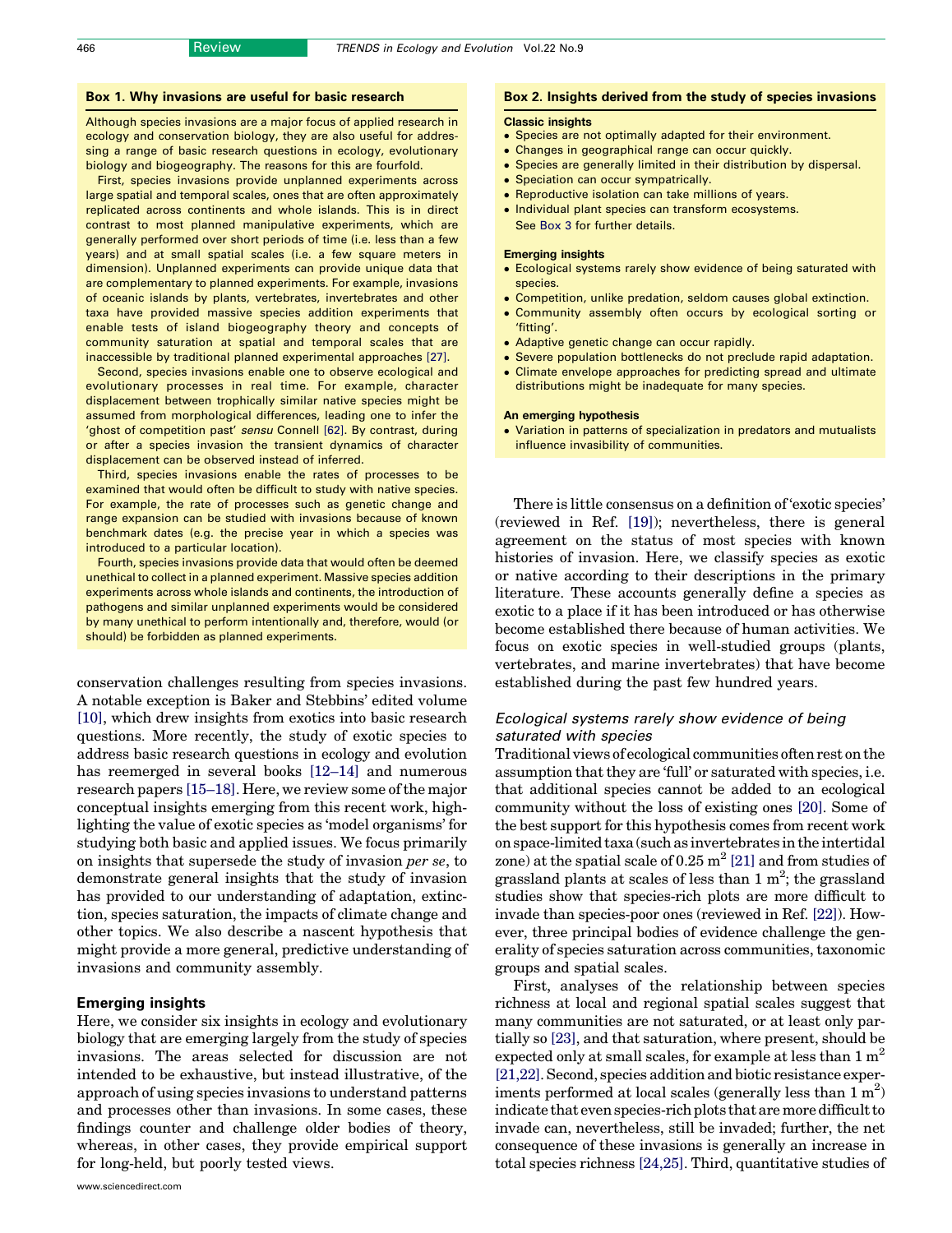### <span id="page-2-0"></span>Box 3. Classic insights from species invasions

Modern conceptions of ecology and evolutionary biology have been strongly shaped by insights derived or supported by evidence from species invasions. Here, we describe six representative examples of these classic insights.

### Species are not optimally adapted for their environment

Darwin [\[7\]](#page-5-0) and others [\[63\]](#page-6-0) emphasized that evolutionary constraints (e.g. adaptive troughs) can cause native species to be far from optimally adapted to their environments, as evidenced by exotic species that outperform them. Although superior performance by exotics might sometimes be due to the absence of coevolved enemies, this is unlikely to be true in all cases (e.g. when exotics can occupy habitats wholly unoccupiable by similar native species, such as extensions of the tree-line in the southern hemisphere by exotic trees that can live at elevations greater than any native tree [\[64\]\)](#page-6-0).

### Changes in geographical range can occur quickly

Darwin [\[7\]](#page-5-0) used the rapid geographical range expansion of exotic species to surmise that native species would have had ample time to shift their geographical ranges in response to glaciation (because rapid range expansions were possible).

#### Species are generally limited in their distribution by dispersal

Darwin [\[7\]](#page-5-0) and other naturalists of the 19th century realized that species were limited in their geographical distribution by barriers to dispersal, as evidenced by the success of exotic species when they were introduced outside their native range.

### Speciation can occur sympatrically

Mayr [\[65\]](#page-6-0) and others argued that speciation should occur only with allopatry (i.e. when populations were separated geographically). This view was challenged by a variety of work, including that by Bush [\[11\]](#page-5-0) and others who showed that an incipient speciation event was occurring where native Rhagoletis flies were shifting from native hawthorn plants to introduced apple trees, forming two mostly isolated populations in the same geographical area.

### Reproductive isolation can take millions of years

Exotic species that hybridize with native species to produce fertile offspring demonstrate that reproductive isolation (even in natural field settings) can take millions of years. Examples of this are often seen among formerly isolated species in the same genus (e.g. cordgrass genus Spartina [\[66\]\)](#page-6-0) but also for species in different genera (e.g. between fishes of Scardinius and Notemigonus [\[67\]\)](#page-6-0).

#### Individual plant species can transform ecosystems

The role of individual plant species in transforming ecosystem properties is understood largely from pioneering work by Vitousek et al. [\[68\]](#page-6-0) and later by others [\[5\]](#page-5-0), who showed that individual plant species can alter nutrient availability and disturbance regimes, leading to changed ecosystem function and species assemblages.

invasions at regional spatial scales suggest that most regions of the world can absorb more species by invasion than they lose by extinction, such that the net effect of invasions in many cases is a large net increase in species numbers [\[26,27\]](#page-6-0). For vascular plants, which generally show a pattern of few native species lost and many exotic species gained, invasions over the past few hundred years have led to a doubling of richness on many islands (e.g. from 2000 to 4000 species in New Zealand) and on the order of a 20% increase in many mainland regions, such as individual states in the USA [\[26,27\].](#page-6-0) For some other groups the increase in richness has been more extreme; in Hawaii freshwater fish richness has increased by 800% with the introduction of 40 exotic species and the loss of none of the five native species [\[27\];](#page-6-0) however, some groups, such as land

birds, show no major change in net species richness, which could indicate support for saturation. For instance, on islands worldwide, 78% of the variation in the number of exotic bird species gained is explained by the number of native bird species lost to extinction [\[26\].](#page-6-0)

The significance of a world in which many communities and ecosystems are unsaturated is not well explored, largely because this is a contentious issue for which a general consensus is yet to emerge. Nevertheless, we believe that there is now ample evidence to conclude that many communities are not saturated. At a minimum, this requires rethinking the role of competition and the application of current co-existence models in community ecology, the processes that underlie the ecological and biogeographical patterns of species diversity, and current conservation strategies. This new perspective also affects the expectation that competition frequently leads to species extinctions.

# Competition, unlike predation, seldom causes global extinction

Competition from exotic species can cause the extirpation of native species at local scales [\[9\].](#page-5-0) Consequently, there is widespread concern that exotic species, acting through competitive processes, pose an extinction threat to native species (e.g. Ref. [\[28\]\)](#page-6-0). However, several recent syntheses [\[29,30\]](#page-6-0) suggest that exotic competitors are unlikely to cause the complete extinction of species, even if they do cause local extirpations of populations. Indeed, Davis [\[29\]](#page-6-0) suggested that there is no evidence that competition from exotic plants has caused any native species extinctions, that is, the complete loss of a species from the planet. Similarly, Sagoff [\[31\]](#page-6-0) highlighted several studies that failed to demonstrate extinction from competition between exotic and native marine invertebrate species. On most oceanic islands, where many native bird species have gone extinct and numerous exotic birds have become established, most native extinctions occurred before most exotic bird introductions [\[27\].](#page-6-0) By contrast, many well documented examples link exotic predators and pathogens to extinctions of native species; this includes introduced rats and cats on islands, such as New Zealand [\[4\]](#page-5-0), avian diseases in Hawaii and hunting by humans on islands and continents worldwide [\[32\]](#page-6-0).

The preponderance of available evidence suggests that exotic predators and pathogens have disproportionately large roles in species extinctions. To the extent that this is true, it suggests that the focus on research topics such as 'biotic resistance' should shift away from a competitioncentric emphasis toward a more inclusive consideration of the role of predation and disease, as well as other biotic interactions, such as facilitation (see below). However, an alternative explanation for the lack of evidence for extinctions caused by competition could be that competitioninduced extinctions, once set in motion, might take hundreds or even thousands of years to complete. As such, the limited evidence for competition-induced extinctions could be masking a large 'species extinction debt' [\[33\],](#page-6-0) such that many species currently extant will be expected to go extinct in the future because of events that have already occurred. This is a difficult hypothesis to test with existing data; nonetheless,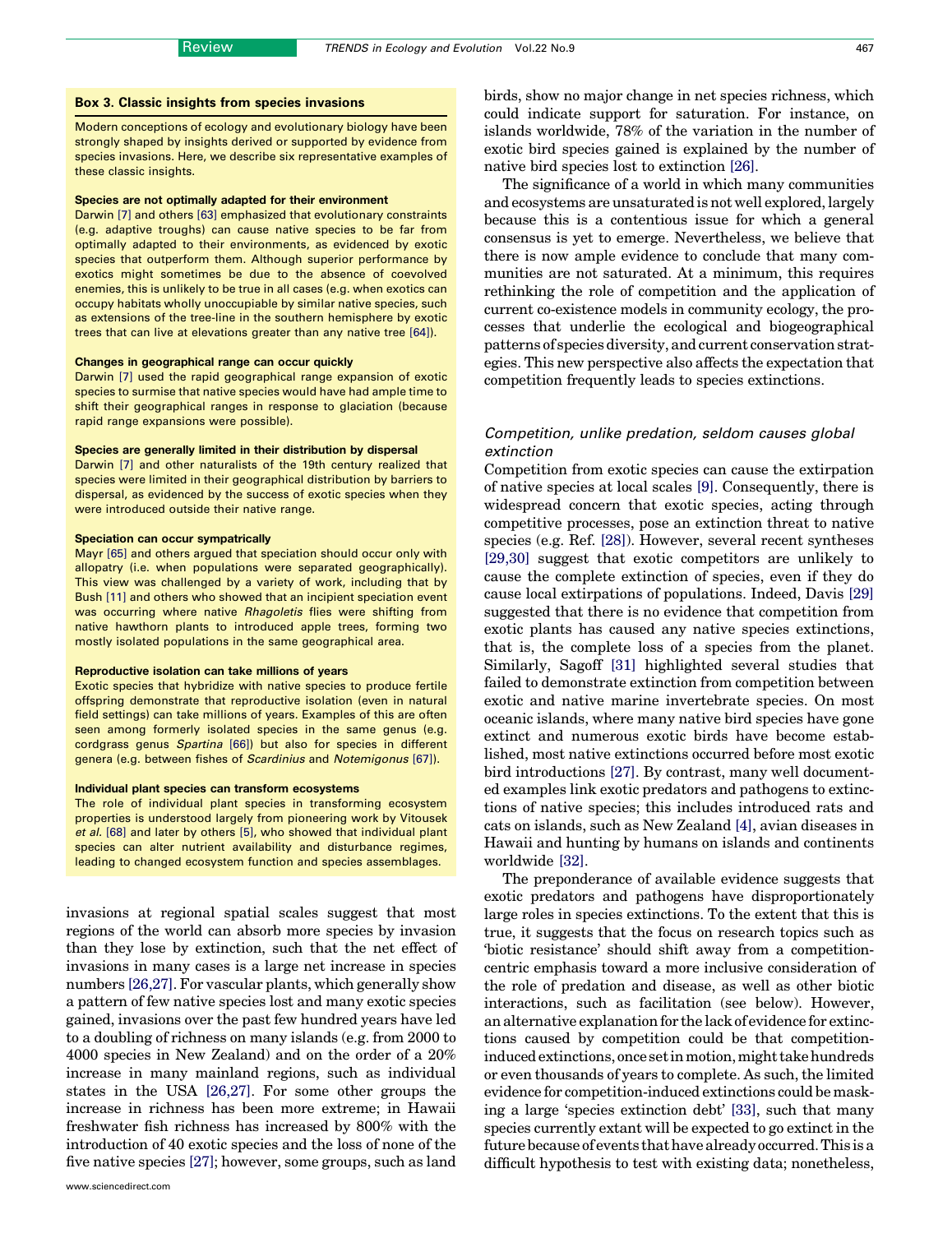measuring the size of species extinction debts is a crucial research question that warrants more attention.

# Community assembly often occurs by ecological sorting or 'fitting'

A long-standing question in the assembly of communities, ecosystems and regional biotas concerns the relative contributions of abiotic environmental conditions (such as climate), species interactions (such as competition and predation), evolutionary and coevolutionary adjustments, and stochastic processes (such as population demography) [\[32\]](#page-6-0). This question has increased importance in a world where species ranges are rapidly shifting in response to climate change and human transport [\[14,34\]](#page-5-0). In this context it is important to ask whether species assemblages with novel combinations of species (including both native and exotic species) function in the same way as native assemblages, even when many of the constituent species do not have a shared evolutionary history. The answer to this question, although pressing, is still unclear [\[16,35–37\]](#page-5-0). What is becoming clear, however, is that assemblages composed largely of exotic species can and do occur (e.g. plant communities that dominate portions of many oceanic islands, such as Ascension Island [\[16,36\]\)](#page-5-0), and that assemblages dominated by exotic species, such as Eucalyptus globulus woodlands in California, can be as species-rich as those dominated by native species [\[38\].](#page-6-0) We believe that these findings support Janzen's [\[39\]](#page-6-0) conjecture, which was based largely on patterns observed with native species, that diverse assemblages of species with complex ecological relationships can be formed by the ecological 'fitting' [\[40\]](#page-6-0) and 'sorting' of species (sensu Ackerly [\[41\]](#page-6-0)), that is, solely through ecological interactions among species, and that a long history of coevolution is not always necessary to explain the species composition of communities. Although species coexisting in such recently formed assemblages might not have a prolonged history of evolutionary coadaptation, rapid evolutionary adjustments might still have occurred over timescales of decades to centuries.

### Adaptive genetic change can occur rapidly

Rapid (e.g. within a few years) genetically based adaptation frequently occurs under laboratory conditions [\[42\].](#page-6-0) Similarly, rapid adaptive responses to anthropogenically mediated selection, such as the development of insect resistance to pesticides [\[9\]](#page-5-0), have been known for decades. Recent work has shown that comparably swift and dramatic evolutionary responses are common in natural field settings in the absence of anthropogenic selective pressures, that is, in response to natural selective pressures [\[12,43\]](#page-5-0). The preponderance of these data come from documented evolutionary changes in exotic species or in native populations responding to exotic species [\[12,44,45\].](#page-5-0) For example, soapberry bugs Leptocoris tagalicus that are native to Australia have evolved genetically based changes in the length of their mouthparts that increase feeding efficiency on a balloon vine Cardiospermum grandiflorum introduced only 30–40 years earlier [\[44\].](#page-6-0) Similarly, Huey et al. [\[45\]](#page-6-0) reviewed evidence that introduced fruit flies Drosophila subobscura and salmon Oncorhynchus spp. show rapid heritable changes in morphology within a few decades.

Stockwell et al. [\[43\]](#page-6-0) argue that our emerging understanding of the speed of evolution should change the questions being asked by conservation biologists; for example, to include whether deliberate attempts to maintain genetic diversity within managed populations are impeding selective genetic adaptation. In addition, large and rapid evolutionary changes (such as those shown by Drosophila subobscura) suggest that greater efforts should be made to combine ecological and evolutionary perspectives in both theoretical and empirical studies.

# Severe population bottlenecks do not preclude rapid adaptation

The importance of population bottlenecks (i.e. short-term restrictions in the total size of a population) in promoting or inhibiting subsequent adaptation has been a topic of long-standing interest in evolutionary biology [\[46,47\].](#page-6-0) In theory, population bottlenecks that substantially reduce additive genetic diversity within populations might stifle adaptive responses to novel selective regimes, by reducing the total genetic variation available. By contrast, bottlenecks could promote rapid adaptation and evolution by increasing the importance of genetic drift and higher-order epistatic interactions among genes or by converting epistatic variation to additive genetic variation, all of which could promote adaptive responses to novel selective regimes [\[47\].](#page-6-0) There is a long history of laboratory experiments addressing these issues [\[42\]](#page-6-0). Recently, several studies of exotic species have begun to address these questions in natural settings [\[45–47\]](#page-6-0). For example, when Drosophila subobscura colonized southern Chile during the 1970s, it is likely (based on genetic data) that fewer than 15 individuals constituted the founder population, with no evidence for subsequent colonizations [\[45\]](#page-6-0). Despite this small founder population, within only 20 years D. subobscura had spread across at least  $12^{\circ}$  of latitude, formed genetically based geographical clines in wing size and diverged morphologically from ancestral populations [\[45\]](#page-6-0). Although individual case studies such as these tell us that rapid evolution can occur following population bottlenecks, it remains to be determined how frequently such changes actually occur.

Although genetic bottlenecks are a common outcome of the introduction of small founder populations, recent evidence suggests that many successfully invading populations have not experienced a significant loss of genetic diversity [\[46,47\]](#page-6-0). Indeed, recent work suggests that withinpopulation levels of genetic diversity can be even higher for species in their naturalized environments than in their native environments owing to genetic admixture from multiple source populations [\[46–49\].](#page-6-0) This pattern might be expected for many exotic species that have been introduced repeatedly (such as agricultural weeds, horticultural plants and pets). In turn, high levels of genetic diversity in naturalized populations might facilitate subsequent adaptation and speciation [\[50\].](#page-6-0)

# Climate envelope approaches might be inadequate for many species

The native geographical distribution of species results from the combined effects of abiotic environmental conditions,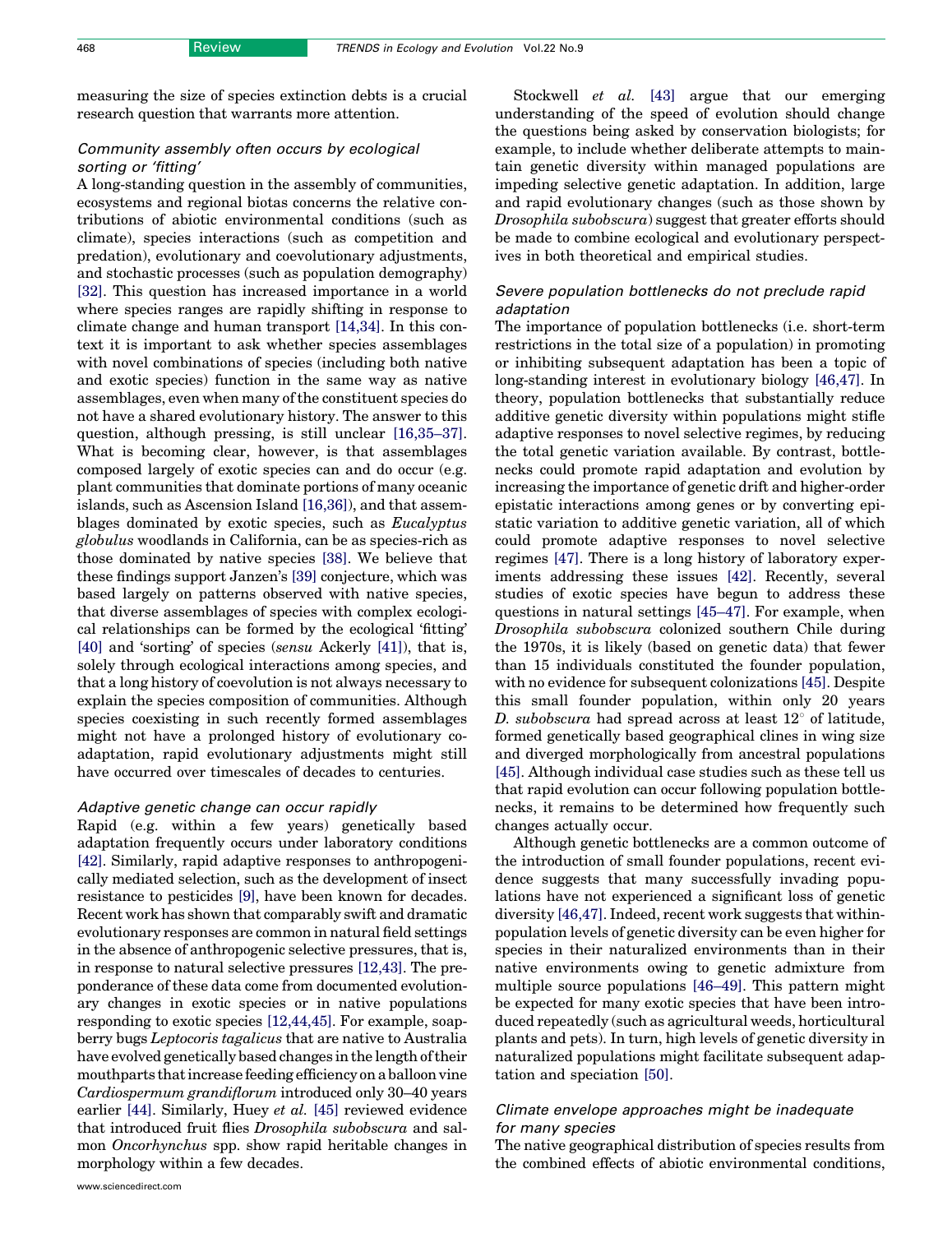<span id="page-4-0"></span>species interactions and dispersal limitation. It is often difficult, however, to determine how these variables operate independently or interactively to limit species distributions [\[32\].](#page-6-0) Abiotic conditions have often been used to approximate the dominant factors limiting species distributions. This approach has frequently been extended to predict how species will spread after introduction or how they will respond to climate change [\[51\].](#page-6-0) These studies, which use climate envelope modeling, assume that the relationship between climatic variables and the current distribution of a species will enable accurate predictions of future distributions following introduction to a new area or in response to altered environmental conditions. Few would expect such predictions to be perfect; it has been unclear, however, how precise these predictions are likely to be.

Exotic species can be used to help evaluate the relative accuracy of geographical projections of future distributions that are based on climatic modeling approaches. This could be done by evaluating the degree of climate matching between geographical distributions of species in their native and naturalized ranges. Although no thorough analysis across multiple species has yet been performed, we can, nonetheless, reach two preliminary conclusions. First, climate envelope approaches seem to be ill-suited for predicting the response of species with small native ranges. For example, Monterey pine Pinus radiata and the Java sparrow Padda oryzivora both have restricted native geographical distributions but large naturalized distributions, suggesting that they tolerate climatic conditions different from those experienced in their native ranges. Second, some species with large native ranges occur well outside their predicted climate envelopes in their naturalized ranges; this includes Japanese knotweed Fallopia japonica [\[52\],](#page-6-0) garlic mustard Alliaria petiolata [\[53\]](#page-6-0), spotted knapweed Cen-taurea maculosa [\[54\]](#page-6-0) and the fire ant Solenopsis invicta [\[55\]](#page-6-0).

These climate envelope mismatches suggest that climate alone is inadequate to predict the distributions of species after introduction or following climate change. An expanded effort to compare climatic conditions in native and naturalized distributions of exotic species is warranted, both to improve the parameterization of bioclimatic models and to understand better how biotic interactions, dispersal limitation, other non-climatic factors and rapid evolutionary responses can limit ranges of species.

## An emerging hypothesis

Here, we discuss an additional issue that emerges from the study of species invasions. We label this as an 'emerging hypothesis' because it is still underexplored, although it is potentially very important for our understanding of basic and applied research questions.

# Variation in patterns of specialization influences invasibility

The degree of specialization of any species for any particular resource, habitat or biotic interaction can be viewed as a spectrum that ranges from absolute specialization at one extreme (e.g. capable of preying upon only a single species) to absolute generalization at the other (e.g. capable of preying upon any species). Recently, Callaway et al. [\[56\]](#page-6-0) proposed that the frequency of specialists and generalists can differ between species that typically fill mutualistic (or facilitative) versus predatory (or pathogenic) roles. Predatory roles include all pairwise interactions between species where one species benefits and the other experiences a cost; this includes predation, herbivory, parasitism and infectious disease; mutualisms are also known to be important in many cases of species invasion [\[57,58\]](#page-6-0). Callaway et al. [\[56\]](#page-6-0) further suggested that species invasion would be facilitated if native predators and pathogens tended to be specialists (and thus unable to prey upon introduced species) and if native mutualists tended to be generalists (and thus able to facilitate exotic species invasion). These concepts are illustrated in Figure 1a. Subsequent studies [\[59,60\]](#page-6-0) suggested that the frequency of specialists versus generalists for predators and mutualists can vary among different community types. In communities such as tropical rain forests, however, most fungal pathogens seem to be generalists



Figure 1. Specialization in species interactions and invasibility. Individual ecosystems can vary such that the frequency distribution of species along a continuum from absolute specialists to absolute generalists differs between (solid lines) predators and pathogens and (dashed lines) mutualists and facilitators. (a) In a high invasibility system, predators and pathogens are more frequently specialists, whereas mutualists and facilitators are more frequently generalists. Such systems would be relatively easy to invade because few predators would be able to prey upon exotic species (for which they would not be specialized), whereas many mutualists would be able to assist exotic species. (b) A low invasibility system, with the opposite distribution and invasion outcome. The curves illustrated here are for heuristic purposes only; the actual shape of these curves is unknown empirically. Their impact on invasibility should operate as described here, however, as long as there is a difference in the mode of the two distributions, and as long as the frequency of interactions determines the average outcome of invasions.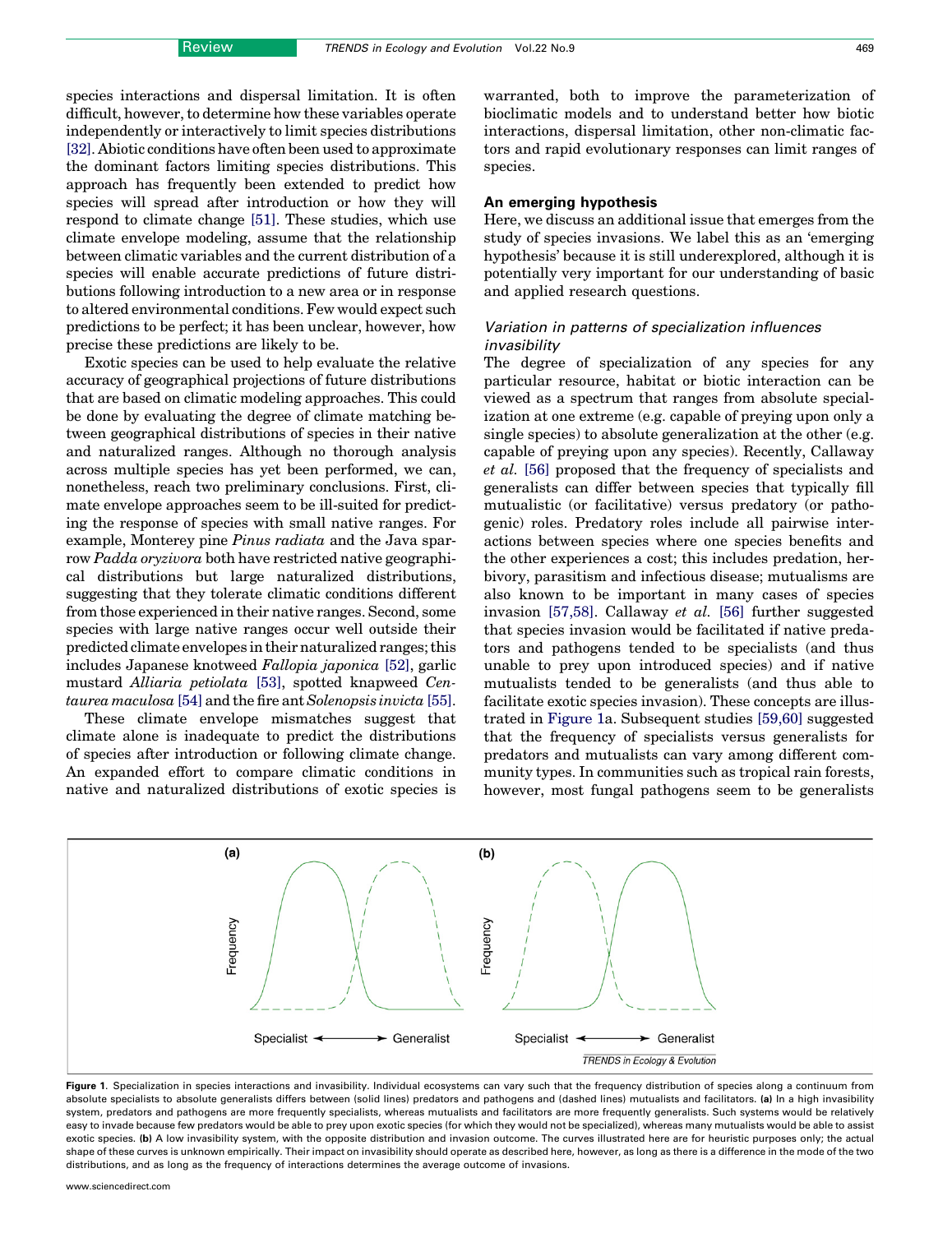<span id="page-5-0"></span>[\[59\]](#page-6-0). If most predators (including herbivores, parasites and infectious diseases) were generalists and most mutualists were specialists then such communities should be difficult to invade [\(Figure 1b](#page-4-0)). Some support for this latter hypothesis comes from Parker et al. [\[61\],](#page-6-0) who showed that invasion by exotic plants is more likely when native herbivores that fill generalist roles are absent.

The concepts embodied in [Figure 1](#page-4-0) suggest that broad differences in invasibility between tropical and temperate systems, as well as more specific differences in invasibility among particular habitat types [\[59\]](#page-6-0), might be driven by inherent differences in the frequencies and impacts of generalist and specialist predators and mutualists. This could be tested experimentally by contrasting invasion success in systems in which the frequency of generalist and specialist predators and mutualists had been manipulated; it could also be tested with observational studies that compared

### Box 4. Future directions in the study of species invasions

Three areas of future work in the study of species invasions that can contribute to advances in both basic and applied research are outlined below.

### Extinction and shifts in natural history

Climate change is expected to cause many species extinctions [\[51\].](#page-6-0) Consequently, there is a growing call for 'assisted migration', that is, the deliberate translocation of native species to prevent extinction [\[69\].](#page-6-0) The efficacy of translocation efforts and their potential dangers could be informed from the study of exotic species introductions. Translocations onto small islands in the face of mainland extinctions are also a common conservation strategy. Over the long term, however, isolation of populations on islands can lead to changes in genetics, life history, morphology and ecology, including loss of dispersal ability and island dwarfism [\[32\]](#page-6-0). The potential for shortterm evolutionary changes is poorly understood but could be assessed by examining changes in the body size and other characteristics of exotic species that have been introduced to islands around the world [\[70\]](#page-6-0).

#### **Speciation**

Species form by the allopatric model of speciation at the point when secondary contact between physically separated populations would not lead to hereditary exchange between them; assessing reproductive isolation between allopatric populations, however, has generally been confined to unnatural zoo or laboratory settings. Exotic species provide model systems for studying many aspects of the speciation process because of their large scale and natural setting; for example, the efficacy of reinforcement to complete the speciation process, the roles of sexual selection, habitat selection and so on in mediating prezygotic reproductive isolation, and the relative rates of evolution of prezygotic versus postzygotic reproductive isolation [\[50,66\].](#page-6-0) Speciation is an important topic for basic research, but given the expectation of many pending extinction events, it is likely that understanding and promoting speciation will become an important topic of applied conservation biology in the future.

#### Ecosystem function

Much of the world is becoming dominated by ecosystems composed of species that do not share a long evolutionary history. As globalization and global climate change continue to occur, a greater number of ecosystems will be made up of exotic species assembled from multiple sources. It is currently unclear how the function of such systems will compare with those that are relatively less invaded [16,35–37]. Studying this issue offers the potential for significant insights into the factors that control ecosystem function (e.g. species diversity versus identity), while simultaneously addressing an issue of great applied importance.

invasion success in habitats that differed in the degree of specialization among their predatory and mutualistic organisms. Increased understanding of these issues could help to provide a more predictive framework for species invasions and could also improve our understanding of the roles of biotic interactions in structuring communities.

## **Conclusions**

Insights into basic and applied research questions derived from the study of species invasions have been important in our emerging ecological, evolutionary and biogeographical understanding of the natural world. Importantly, the scope of the applied questions is not limited solely to the control and management of invasive species. Instead, the study of species invasions can also assist in the development of sound conservation, management and policy strategies needed to address many aspects of global change, including species extinctions, evolutionary diversification of species and ecosystem functioning (Box 4).

### Acknowledgements

This research was conducted as part of the 'Exotic species: a source of insight into ecology, evolution and biogeography' Working Group at the National Center for Ecological Analysis and Synthesis, which is funded by NSF (Grant #DEB-0072909), the University of California and the Santa Barbara campus. We gratefully acknowledge valuable comments from four anonymous reviewers and the editor.

### References

- 1 Inderjit (2005) The ecology of biological invasions: past, present and future. In Invasive Plants: Ecological and Agricultural Aspects (Inderjit ed), pp. 19–43, Birkhauser Verlag
- 2 Denslow, J.S. and D'Antonio, C.M. (2005) After biocontrol: Assessing indirect effects of insect releases. Biol. Control 35, 307–318
- 3 Lane, J. (1993) Over wintering monarch butterflies in California: past and present. Nat. Hist. Mus. Los Angel. Cty. Sci. Ser. 38, 335– 344
- 4 Blackburn, T.M. et al. (2005) Functional diversity of mammalian predators and extinction in island birds. Ecology 86, 2916–2923
- 5 D'Antonio, C.M. and Vitousek, P.M. (1992) Biological invasions by exotic grasses, the grass/fire cycle, and global change. Annu. Rev. Ecol. Syst. 23, 63–87
- 6 Pimentel, D. et al. (2005) Update on the environmental and economic costs associated with alien-invasive species in the United States. Ecol. Econ. 52, 273–288
- 7 Darwin, C. (1859) On the Origin of Species. Murray
- 8 Grinnell, J. (1919) The English house sparrow has arrived in Death Valley: an experiment in Nature. Am. Nat. 53, 468–472
- 9 Elton, C.S. (1958) The Ecology of Invasions by Animals and Plants. Methuen & Co
- 10 Baker, H.G. and Stebbins, G.L., eds (1965) The Genetics of Colonizing Species, Academic Press
- 11 Bush, G.L. (1969) Sympatric host race formation and speciation in frugivorous flies of genus Rhagoletis (Diptera, Tephritidae). Evolution Int. J. Org. Evolution 23, 237–251
- 12 Cox, G.W. (2004) Alien Species and Evolution: The Evolutionary Ecology of Exotic Plants, Animals, Microbes, and Interacting Native Species. Island Press
- 13 Sax, D.F. et al., eds (2005) Species Invasions: Insights into Ecology, Evolution and Biogeography, Sinauer
- 14 Cadotte, M.W. et al., eds (2006) Conceptual Ecology and Invasions Biology: Reciprocal Approaches to Nature, Springer
- 15 Levin, D.A. (2003) Ecological speciation: lessons from invasive species. Syst. Bot. 28, 643–650
- 16 Wilkinson, D.M. (2004) The parable of Green Mountain: Ascension Island, ecosystem construction and ecological fitting. J. Biogeogr. 31,  $1 - 4$
- 17 Richardson, D.M. et al. (2004) Using natural experiments in the study of alien tree invasions. In Experimental Approaches to Conservation